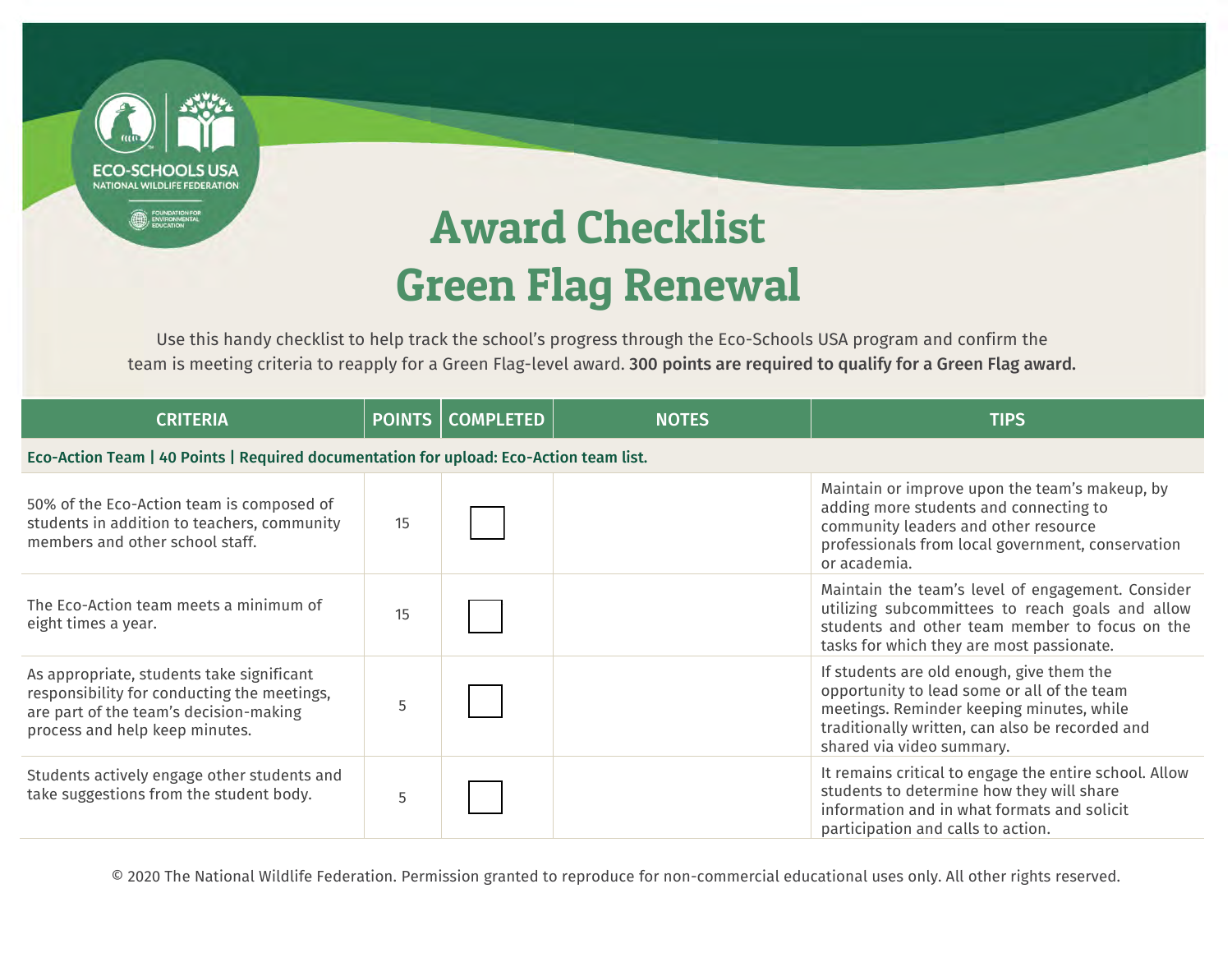| <b>CRITERIA</b>                                                                                                                                                         |    | <b>POINTS   COMPLETED</b> | <b>NOTES</b> | <b>TIPS</b>                                                                                                                                                                                                                                                  |  |
|-------------------------------------------------------------------------------------------------------------------------------------------------------------------------|----|---------------------------|--------------|--------------------------------------------------------------------------------------------------------------------------------------------------------------------------------------------------------------------------------------------------------------|--|
| Pathway Audit   50 points   Required documentation for upload: Baseline Audits                                                                                          |    |                           |              |                                                                                                                                                                                                                                                              |  |
| The audits for at least three pathways are<br>conducted on a formal and comprehensive<br>basis utilizing the Eco-Schools USA audit<br>forms.                            | 20 |                           |              | This can be any combination of new pathways not yet<br>addressed and continued progress on the school's<br>original three pathways from their first Green Flag.                                                                                              |  |
| Students are involved in conducting the<br>environmental audit and engaging resource<br>specialists in the community.                                                   | 20 |                           |              | Maintain student safety and utilize volunteers and<br>rely on the expertise of community leaders and<br>organizations.                                                                                                                                       |  |
| Results of the audit are shared with the whole<br>school and wider community.                                                                                           | 5  |                           |              | Go over audit results at an assembly, PTA meeting,<br>post on bulletin boards, and/or write an article for<br>the school website or newsletter.                                                                                                              |  |
| A baseline pathway audit is conducted and<br>the audit is completed each year.                                                                                          | 5  |                           |              | To maintain standards of sustainability and to<br>support a culture shift, each year it is a good practice<br>to review results from the previous year, establishing<br>a benchmark before moving forward.                                                   |  |
| Eco-Action Plan   Total 50 points   Required documentation for upload: Action Plans                                                                                     |    |                           |              |                                                                                                                                                                                                                                                              |  |
| Develop an action plan using the provided<br>blank Eco-Action Plan worksheet, and based<br>on audit results, goals should be inclusive,<br>accessible and quantifiable. | 20 |                           |              | Action plans are thoughtful and represent goals that<br>are inclusive of the needs of the school community<br>and informed by scientific investigation and research.<br>Start this process by asking the community what they<br>need. What do they envision? |  |

CHOOLS LISZ **ILDLIFE FEDERATION**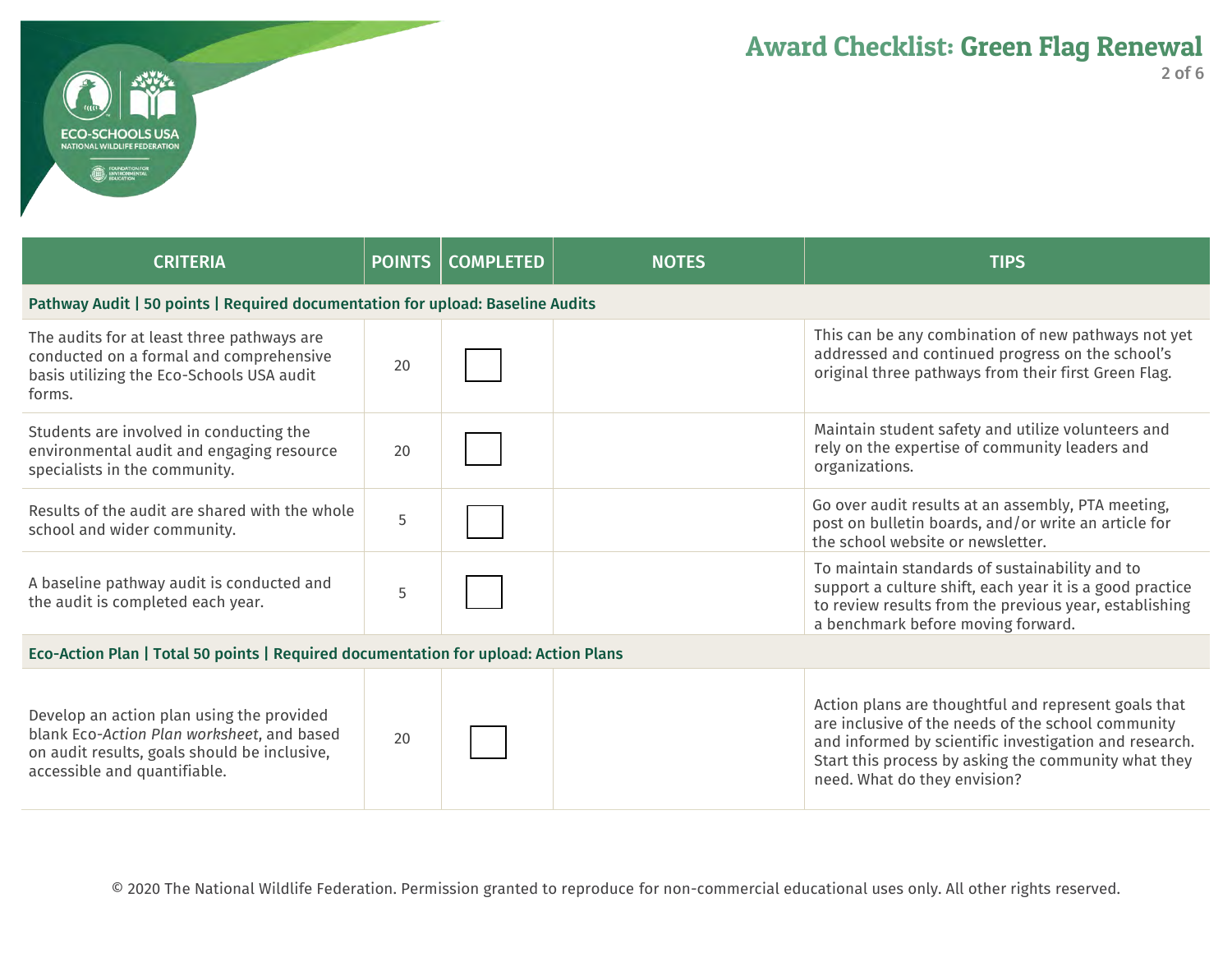| <b>CRITERIA</b>                                                                                                                                               | POINTS | <b>COMPLETED</b> | <b>NOTES</b> | <b>TIPS</b>                                                                                                                                                                                                                                           |  |
|---------------------------------------------------------------------------------------------------------------------------------------------------------------|--------|------------------|--------------|-------------------------------------------------------------------------------------------------------------------------------------------------------------------------------------------------------------------------------------------------------|--|
| <b>Eco-Action Plan, Continued</b>                                                                                                                             |        |                  |              |                                                                                                                                                                                                                                                       |  |
| The action plan is shared with the entire<br>school and local community.                                                                                      | 10     |                  |              | Use morning announcements or other school<br>methods of communication to share the team's plan.                                                                                                                                                       |  |
| A range of actions are planned to mitigate<br>environmental problems, targets are<br>prioritized and cost-benefit information is<br>provided for each action. | 20     |                  |              | Prioritize actions by dividing them into what is<br>achievable in the short, medium and the long term.                                                                                                                                                |  |
| Monitor and Evaluate   Total 50 points   Required documentation for upload: Post-Action Audit                                                                 |        |                  |              |                                                                                                                                                                                                                                                       |  |
| The Eco-Action team monitors and reviews<br>progress against timeframes and targets<br>outlined in the action plan.                                           | 15     |                  |              | The procedure for monitoring progress should be<br>developed in parallel with the action plan.                                                                                                                                                        |  |
| Conduct the post-action pathway audit.<br>Metrics data is entered on the award<br>application for the pathway(s) the school is<br>focusing on.                | 20     |                  |              | The team should be able to pull metrics (data) from<br>the post-action pathway audit form.                                                                                                                                                            |  |
| Progress and challenges are communicated to<br>the whole school and wider community.                                                                          | 5      |                  |              | Progress and challenges should also be recorded in<br>meeting minutes.                                                                                                                                                                                |  |
| The school shows significant progress on<br>several large-scale projects that are focused<br>on three Eco-Schools USA pathways.                               | 5      |                  |              | Adequate progress can be used as evidence to move<br>forward in the awards process. Remember: This can<br>be any combination of new pathways not yet<br>addressed and continued progress on the original<br>three pathways from the first Green Flag. |  |

**ECO-SCHOOLS USA** NATIONAL WILDLIFE FEDERATION **B** FOUNDATION FOR

I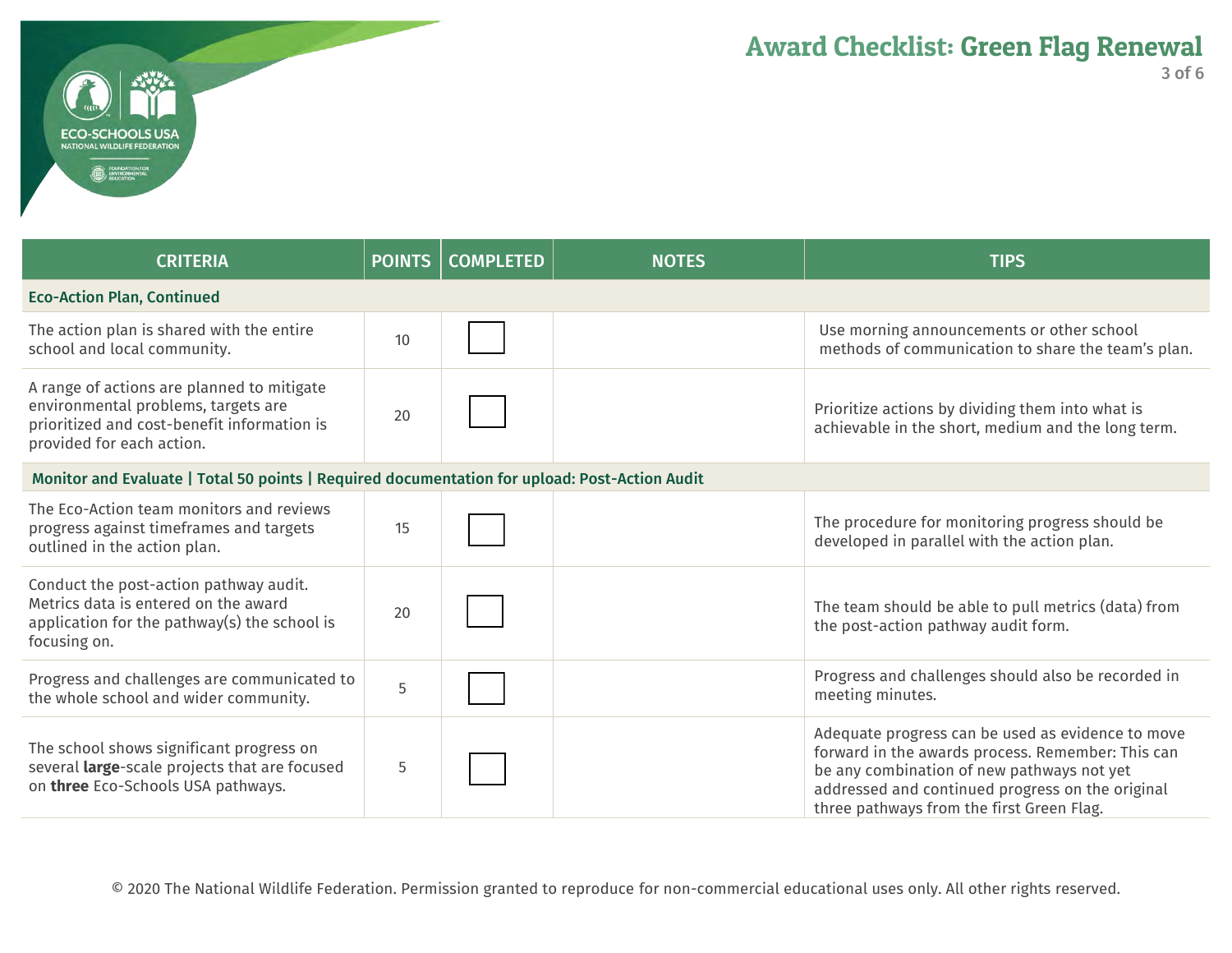| m |                                                                               |  |
|---|-------------------------------------------------------------------------------|--|
|   | <b>ECO-SCHOOLS USA</b>                                                        |  |
|   | NATIONAL WILDLIFE FEDERATION<br><b>FOUNDATION FOR</b><br><b>ENVIRONMENTAL</b> |  |

## Monitor and Evaluate (continued)

| Students are engaged in monitoring and<br>evaluation. Data is used in academic classes,<br>where applicable. |    | Encourage students to use the data, do computations,<br>develop equations, solve problems, and chart and<br>graph data over time.                                                                                |
|--------------------------------------------------------------------------------------------------------------|----|------------------------------------------------------------------------------------------------------------------------------------------------------------------------------------------------------------------|
| Link to Curriculum   Total 50 points   Required documentation for upload: None                               |    |                                                                                                                                                                                                                  |
| Environmental topics are integrated into the<br>classroom at all grade levels and across<br>disciplines.     | 20 | At this point, an integrated, interdisciplinary<br>approach to teaching is evident in most classrooms<br>throughout the school. Sustainability is one of the<br>vehicles used to deliver instruction and support |

|                                                                                                                                                                            |    | academic growth and success.                                                                                                                                                                                                                            |
|----------------------------------------------------------------------------------------------------------------------------------------------------------------------------|----|---------------------------------------------------------------------------------------------------------------------------------------------------------------------------------------------------------------------------------------------------------|
| Student learning experiences are authentic,<br>place-based and inquiry driven.                                                                                             | 15 | In addition to content from Eco-Schools USA, the<br>school has acquired and has access to content<br>where standards intersect with sustainability.                                                                                                     |
| School staff are provided with professional<br>development and training in association with<br>best practices and knowledge and skills for<br>environment-based education. | 15 | Professional development around education for<br>sustainable development for new and existing staff<br>is critical to maintaining and improving<br>sustainability at the school and should include,<br>topics in economics, equity and the environment. |

## Engage and Build Community | Total 30 points | Required documentation for upload: None

| The school has a bulletin board, display case,<br>website and/or newsletter which details<br>Eco-Schools USA activities. | 10 | Have students write blogs, newsletter copy, or<br>website content through their English or journalism<br>class. Young students can use hand-made or digital<br>art to showcase Eco-Schools USA activities. |
|--------------------------------------------------------------------------------------------------------------------------|----|------------------------------------------------------------------------------------------------------------------------------------------------------------------------------------------------------------|
| The entire school, along with volunteers from<br>the community, engage in a number of<br>Eco-Schools USA activities.     |    | With input from the community, host events to raise<br>awareness and provide ways for all to take action.<br>Do not be shy about seeking help and/or donations<br>from the community.                      |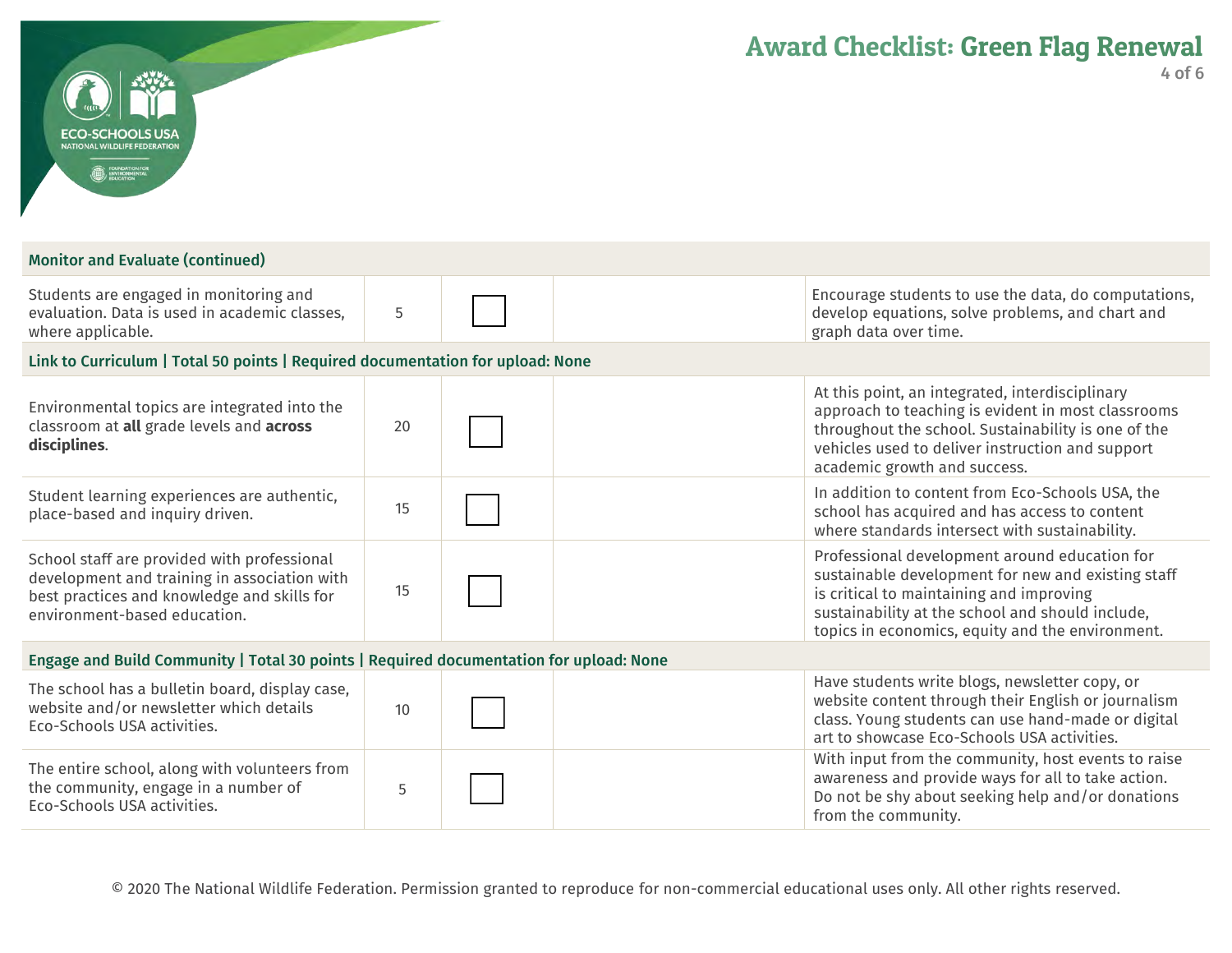| <b>Engaging and Building Community (continued)</b> |
|----------------------------------------------------|
|----------------------------------------------------|

**FCO-SCHOOLS USA L WILDLIFE FEDERATION** 

| A special event is planned that engages the<br>greater community in learning about and<br>helping with Eco-Schools USA projects.                                                                                                                                     | 5  | Build on past year's events or try a new event.<br>Consider hosting gardening events, a farmer's<br>market or market day, walk/bike to school event,<br>and/or an event to celebrate Earth Day.                                                                      |
|----------------------------------------------------------------------------------------------------------------------------------------------------------------------------------------------------------------------------------------------------------------------|----|----------------------------------------------------------------------------------------------------------------------------------------------------------------------------------------------------------------------------------------------------------------------|
| Students write about Eco-Schools USA<br>projects for local papers, magazines and/or<br>digital outlets.                                                                                                                                                              | 5  | Engaging the local news outlets is a great way to build<br>a lasting relationship with a member of the community<br>- a partnership that can be cultivated over time to<br>share the school's sustainability work whether it's a<br>campaign, event, or celebration. |
| The school shares its Eco-Schools USA<br>projects with other schools in the U.S. and<br>with the global community through digital<br>communications, e.g., Twitter, Facebook,<br>Instagram, etc. Tag other schools, districts<br>and Eco-Schools in other countries. | 5  | Continue reaching out to Eco-Schools around the<br>world. If the school has already built a relationship<br>with another school, maintain and strengthen the<br>work you are doing together. If help is needed, reach<br>out to Eco-Schools USA staff.               |
| Eco-Code   Total 30 points   Required documentation for upload: Eco-Code                                                                                                                                                                                             |    |                                                                                                                                                                                                                                                                      |
| An Eco-Code is developed that includes input<br>from the whole school, and is agreed upon<br>and adopted.                                                                                                                                                            | 15 | Ensure that the Eco-Code reflects the input and<br>voice of the school community. If the code was<br>originally developed within the team alone, then<br>develop a way to include the school community in its<br>creation.                                           |
| The finished Eco-Code is prominently<br>displayed for all to read as they enter the<br>school and is prominent in common areas<br>around the school.                                                                                                                 | 10 | Review current placement of the Eco-Code. Are their<br>new traffic patterns at school that require Eco-Codes<br>to be moved? Did some of the codes get taken down<br>for maintenance over the summer and need to be<br>put up again?                                 |
| Every other year the Eco-Code is reviewed as<br>part of a review process and in preparation<br>for the next Green Flag award.                                                                                                                                        | 5  | The Eco-Code is a fluid document that is meant to<br>change throughout a school's sustainability journey.<br>Frequently, reviewing and revising the Eco-Code is a<br>good practice.                                                                                  |